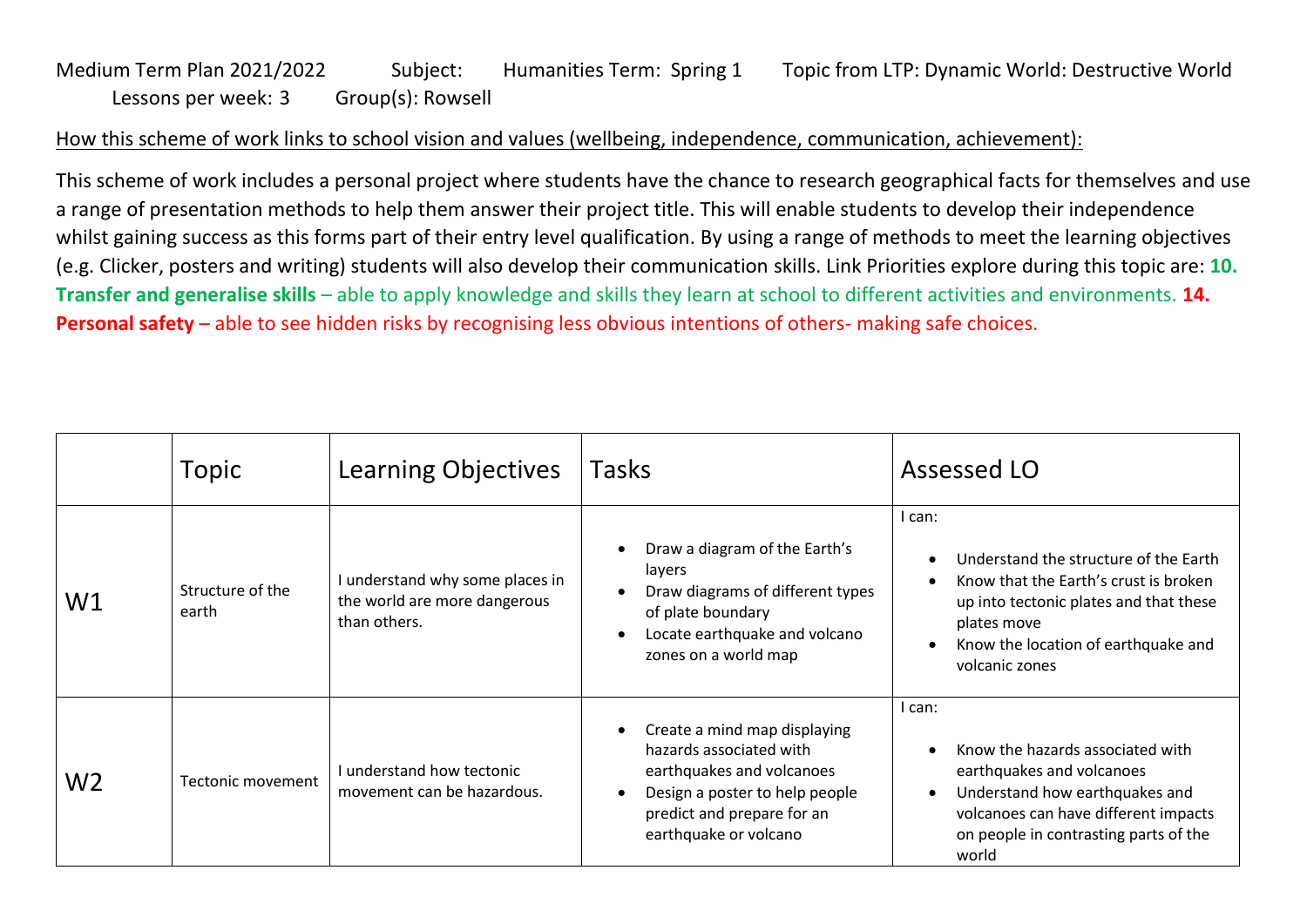| W3 | Hazardous<br>environments<br>PERSONAL PROJECT | I understand why some people<br>choose to live in hazardous<br>places. | Personal Project: poster/power<br>point or written project about an<br>earthquake or volcano.                                                               | I can:<br>Locate the earthquake or volcanic<br>$\bullet$<br>eruption<br>Understand why the earthquake or<br>volcanic eruption occurred<br>Describe the impacts of the earthquake<br>or volcanic eruption on people and the<br>place<br>Know the different responses to the<br>earthquake or volcanic eruption<br>Understand simple ways the place<br>prepares for earthquakes or volcanic<br>eruptions |
|----|-----------------------------------------------|------------------------------------------------------------------------|-------------------------------------------------------------------------------------------------------------------------------------------------------------|--------------------------------------------------------------------------------------------------------------------------------------------------------------------------------------------------------------------------------------------------------------------------------------------------------------------------------------------------------------------------------------------------------|
| W4 | Natural and human<br>flood factors.           | I understand which natural and<br>human factors can cause<br>flooding. | Sorting natural and human factors<br>game<br>Create a mind map displaying<br>natural and human flood factors                                                | I can:<br>Understand the range of natural causes<br>of flooding such as heavy rainfall and<br>steep slopes.<br>Understand how human activities<br>increase the risk of flooding, such as<br>the built environment and<br>deforestation                                                                                                                                                                 |
| W5 | Impacts of flooding.                          | I understand the impacts of<br>flooding.                               | Create a poster showing the<br>impacts a flood can have on a<br>country<br>Compare a flood in a developed<br>country and a flood in a<br>developing country | I can:<br>Describe the impacts of flooding such<br>as damage to homes and loss of<br>livestock<br>Understand how flooding can have<br>different impacts on people in<br>contrasting parts of the world                                                                                                                                                                                                 |
| W6 | Flooding hazards.                             | I understand how hazardous<br>flooding can be.                         | Case study of one flood event<br>Create a fact file of a flood event<br>Describe how a country can<br>prepare for flooding                                  | I can:<br>Locate the flood event<br>Understand why the flood event<br>occurred<br>Describe the impacts of the flood event<br>on people and the place                                                                                                                                                                                                                                                   |